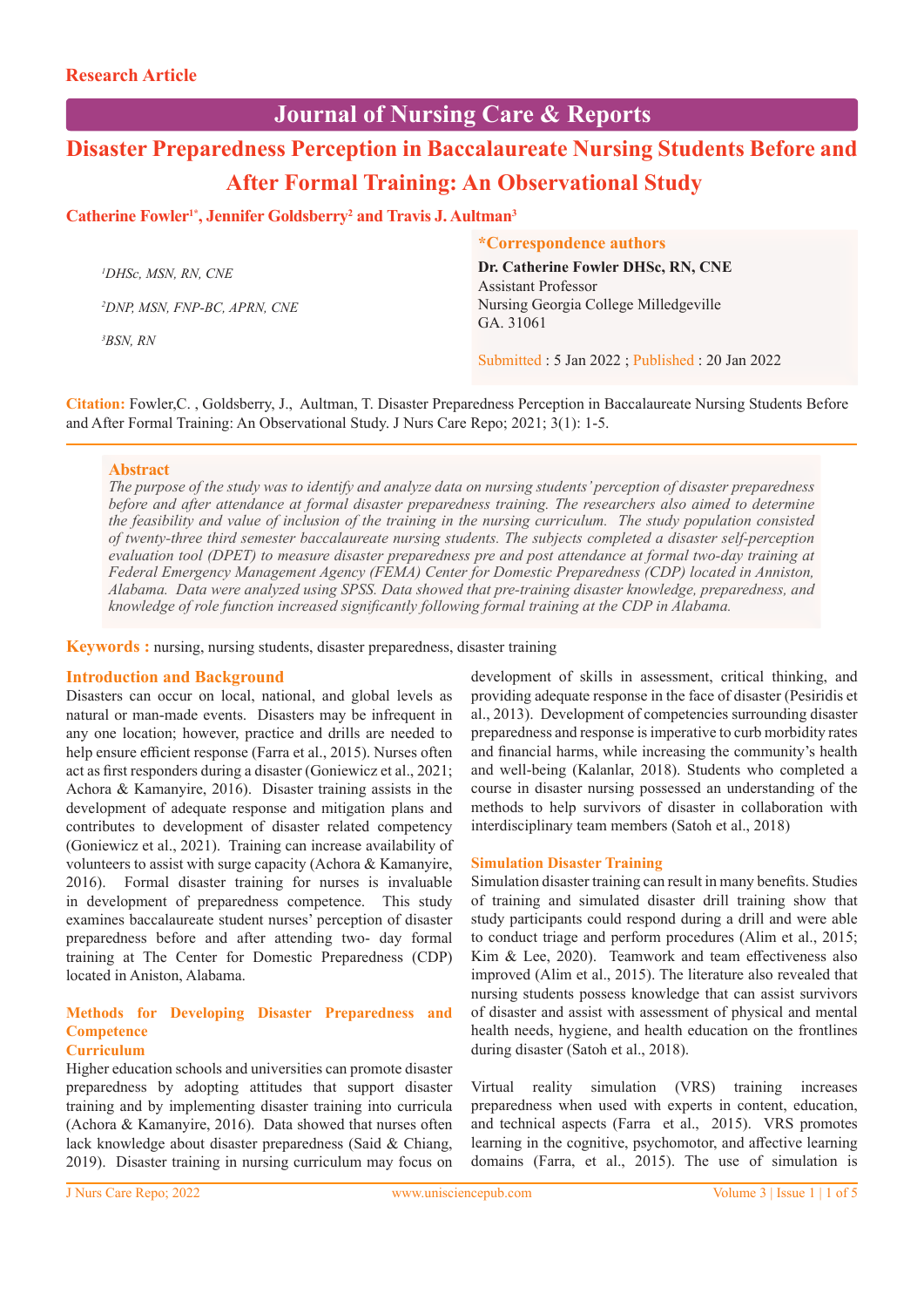growing in the nursing education arena (Aebersold, 2018). Providing simulation in partnership with local public health and emergency management agencies can enhance nursing students' knowledge of triage, teamwork, role, and decisionmaking (Aebersold, 2018; DeMarco & Healey-Walsh, 2020). Simulation in disaster nursing education in conjunction with emergency management planners helps communities become better prepared by analyzing potential hazards and susceptibilities in emergency preparedness, increasing the competency of learners, and increasing the available pool of responders (DeMarco & Healey-Walsh, 2020; Kim & Lee, 2020).

Simulation does have challenges. Community health courses at a university in Texas used mass casualty simulation. Faculty found that students asked questions on how to perform during the drill. The recommendation was that faculty be located where observation of students may take place and discuss questions in post-briefing (Smithers & Tenhunen, 2018). Another challenge was to define the best level of preparation of students for the simulation (Smithers & Tenhunen, 2018).

In the wake of the 2016 Kumamoto Earthquakes, many nursing students attending university in Japan assisted with disaster efforts (Satoh et al., 2018). These nursing students were largely responsible for distributing medical supplies, engaging in conversation with victims, sorting relief supplies, and keeping evacuation centers (Satoh et al., 2018). Students' post- disaster reports revealed that they were able to protect personal information, secure their own safety, and maintain their own health (Satoh et al., 2018).

Recent increases in disasters resulted in a decrease in monies to test emergency response plans (Rafferty-Semon et al., 2017). Additional efforts developed a simulation that tests local emergency response plans and develops nursing students' knowledge of disaster response, while remaining costeffective. One simulation was developed by utilizing a portion of an actual community's disaster response plan with nursing students carrying out the volunteers' responsibilities (Rafferty-Semon et al. 2017). Prior to the simulation, faculty educated students on disaster preparedness, response, mitigation, and recovery. Immediately before simulation, students completed just-in-time (JIT) training that educates nurses on skills needed to run a Point of Distribution (POD) center (Rafferty-Semon et al., 2017; DeMarco & Healey-Walsh, 2020). The students were placed in roles that are typically carried out by Medical Reserve Corps (MRC) volunteers. The simulation allowed students to synthesize knowledge of bioterrorism response and implement skills in the domains of triage, medication review, assessment for exposure to anthrax, medication prophylaxis administration, and exit education (Rafferty-Semon et al., 2017). The local emergency management agency and department of public health were able to evaluate their plans and augment any sections that needed revision. The implications point towards use of simulation to increase the efficiency of the POD system (Rafferty-Semon et al., 2017).

#### **Advanced Disaster Training MRC**

The Medical Reserve Corps (MRC) consists of a national network of local groups of volunteers engaging in local communities to strengthen public health, reduce vulnerability, build resilience, and improve preparedness, response, and recovery capabilities (MRC, 2021). MRC volunteers augment local emergency response teams and Red Cross volunteer efforts. MRC course work located at the MRC Train website helps develop disaster training knowledge and preparedness. The College of Health Sciences at the researchers' university houses the MRC unit and nursing students complete MRC training and course work. This training is easily incorporated into nursing curricula.

#### **American Red Cross**

The American Red Cross is a network of volunteers and donors with the mission to prevent and alleviate suffering in wake of disasters and emergencies (American Red Cross, 2019). The American Red Cross' purpose as a nonprofit private agency is to provide care, shelter, and hope to communities that are stricken by disaster or tragedy (American Red Cross, 2019). In addition to serving those effected by disaster, the American Red Cross also educates responders and volunteers to better prepare for disaster before it strikes (American Red Cross, 2019). Since disasters are inevitable and nurses are critical to the disaster response and mitigation, it becomes imperative that registered nurses have adequate training (Nowak et al., 2015).

### **IDEA Program**

Researchers compared the efficacy of a traditional training program to a new program titled Integrated Disaster Education Assimilation (IDEA). This IDEA program focused on preparedness including a point of distribution, field triage, and family preparedness training (Nowak et al., 2015). The researchers assigned one group to the IDEA program and assigned the rest of the students to the traditional lecture-based program and evaluated based on a survey given to both groups before and after the intervention. The results initially revealed that the IDEA program yielded significantly more progress over the traditional format. However, after two weeks retention of the material was about the same in both groups (Nowak, et. al., 2015). The IDEA program additionally yielded 100% volunteer enlistment and improved personal preparedness (Rafferty-Semon et al., 2017).

# **Theory**

The theory of planned behavior (TPB) was developed by Ajzen in 1991. This theory explains how a person intends to perform a behavior. Three factors are related to the intention to perform the behavior: whether the person sees the behavior as favorable, the social pressure to do the behavior, and the ease or difficulty of doing the behavior (Najafi et al., 2017). This theory is suited to the study of perception of disaster preparedness and a person's intention to carry out disaster preparedness behaviors. Najafi et al. (2017) studied TBP and disaster preparedness and found that "perceived control strengthens motivation to do disaster preparedness" (p.1).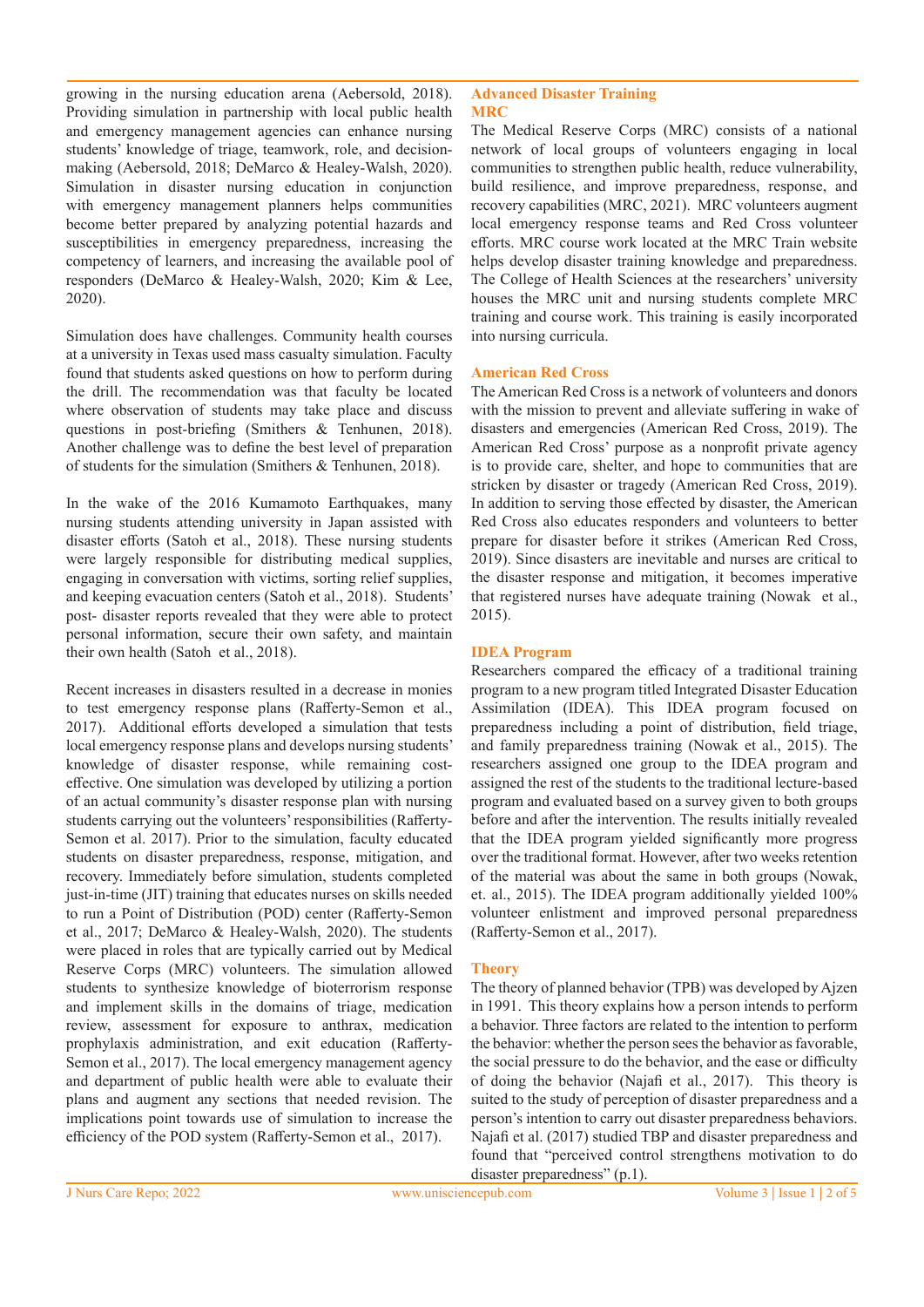#### **Instruments**

The Disaster Preparedness Evaluation Tool (DPET) was used for this study after requesting permission from the developer. The tool was developed by Tichy et al. (2009) and was originally intended to measure advanced practice nurses' perceptions of disaster preparedness. The DPET was designed to measure the three stages of disasters: 1) preparedness, 2) mitigation and response, and 3) recovery management. The tool consists of a total of 47 items divided into seven subscales with Likert type scale responses ranging from one to six. The tool was modified for this study to use a five-point Likert type scale to make it simpler for students to complete. The first 25 items consist of responses regarding level of pre-disaster preparedness and is divided into three subscales: knowledge, disaster skills, and personal preparedness. The original Cronbach alpha for the preparedness section was 0.93 when used on Nurse Practitioners in the United States and for the current study on third semester BSN students it was 0.92. The next 16 items relate to disaster response and are divided into two subscales: knowledge and patient management. The Cronbach alpha in the original study for level of response was 0.93 and for this study the Cronbach alpha was 0.90. The final six items relate to the evaluation stage of disaster and are divided into two subscales: knowledge and management (See Table 1). The DPET has also been used in other countries, such as Japan, to determine nurses' perceptions of disaster preparedness. Oztekin, et al. (2016) reported a Cronbach alpha of 0.88 for the level of preparedness section, 0.94 for the level of response section and 0.91 for the level of disaster recovery. The current study adds to the reliability and validity of the Disaster Preparedness Evaluation Tool, as it was used to measure nursing students' perceptions versus registered nurse or advanced practice nurse perceptions.

#### **Methods**

A retrospective, descriptive observational design was used to answer the following research question:

1. What effect does formal disaster training have on third semester nursing students' overall perception and knowledge of disaster preparedness and readiness?

#### **Setting and Sample**

All students enrolled in third semester nursing courses during the Fall 2019 semester at a School of Nursing (SON) located at a liberal arts university in the southeastern United States were offered the opportunity to participate in the study. Participation in the study was completely voluntary and did not affect the students' ability to attend the training. The formal two-day disaster training occurred at The Federal Emergency Agency's Center for Domestic Preparedness (CDP) in Anniston, Alabama (FEMA, 2021). Fifty-six third semester cohort BSN students attended the training. Twenty-three students volunteered to participate in the study and completed both the pre- and post-assessment surveys. The 23 participants were female, Caucasian, and between the ages of 19 and 21. The main inclusion criteria were that participants attend the training and were able to speak and understand English. No participants required assistance with completing the tool due

to reading or visual difficulty. There were no exclusion criteria. Procedures

Consent and approval of the Institutional Review Board (IRB) was obtained from the university prior to the recruitment of participants for this study. Recruitment occurred during the hour prior to departure to the training center. The researcher presented the opportunity for participation and explained the study procedures. Informed consent was obtained from those interested in participating. Participants were instructed to complete the Disaster Preparedness Tool prior to their arrival at the training center. Each participant was given a unique identification number to protect identity. No personal identification information was obtained. The completed tools were kept in a locked brief case with the researcher. Total time for administration of the tool averaged 20 minutes.

#### **Structured Formal Training**

Students and faculty had the opportunity to participate in rigorous, structured formal training. The didactic portion of the formal training included a full day's content on chemical, biologic, radiologic, nuclear, and explosive (CBRNE) disasters. In addition, training on narcotic overdose was included. All aspects of CBRNE disaster were thoroughly explored, including signs, symptoms, and management. The CDP is the only one of its kind and offers premier all hazard training. The expert course faculty included first responders, physician assistants, and doctorally prepared educators. Training methods included lecture, video, demonstration, and simulation, and discussion. The second day of training included additional content on hazardous material protective wear with demonstration. Each participant donned full hazardous material garb and participated in various simulation scenarios. The simulation scenarios included blast victim actors, hemorrhage, drug overdose, chemical burn, and biologic victim assessment with antidotes training. Evaluation and assessment of learner knowledge and competence included pre and post exams. The training center developed the computerized pre and post training exams. Students were required to pass post training exams with a minimum score of 80% in order to receive disaster preparedness certification. All participants successfully passed the exams. The study protocol included completion of the Disaster Preparedness Tool by study participants again before leaving the training center. All completed forms were kept in a locked briefcase carried by the researcher.

#### **Results**

Data analysis began with a general evaluation of missing data and standard data cleaning. No missing data were found. All interval/ratio variables were examined for normality and measures of central tendency. Due to the small sample size, normality and central tendency were not achieved, therefore, non-parametric statistical analysis was used.

In this analysis, the research hypothesis was tested that third semester BSN students who attended a formal twoday disaster preparedness training would have an increased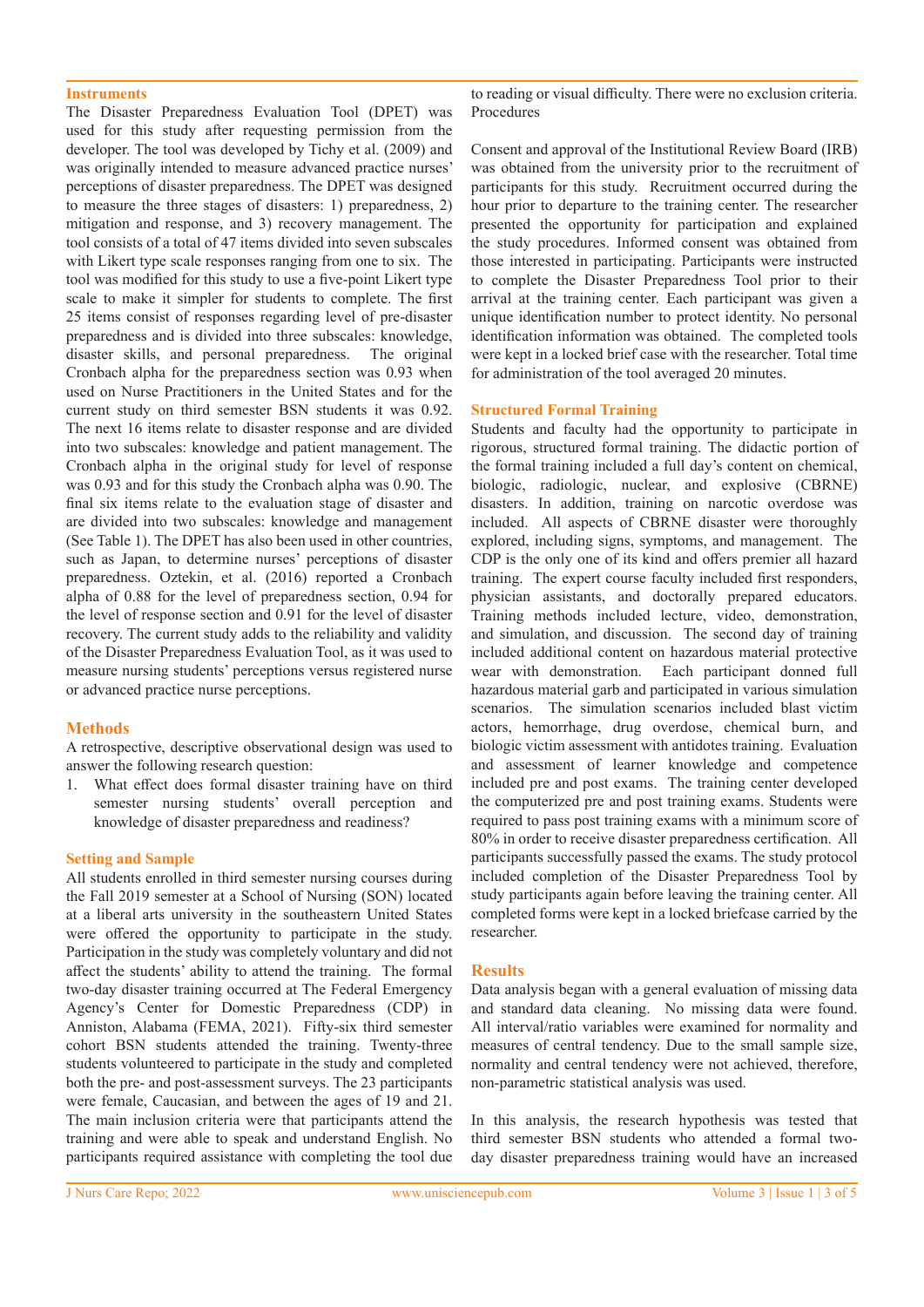overall perception and knowledge of disaster preparedness and readiness post-training compared to baseline. Because of the small sample size and the variable of disaster preparedness perception and knowledge was not normally distributed, a Wilcoxon Signed Ranks test was used to test the hypothesis. The research hypothesis was supported. An examination of changes in score rankings at baseline and post-intervention indicated students reported significantly greater confidence in disaster skills and knowledge post-intervention than at baseline  $(z = -3.98, p = .000)$ .

Student score ranges on the disaster preparedness section of the DPET indicate students' perception of their ability to obtain increased knowledge on disaster preparedness was significantly greater after FEMA training (M=101.5) than before FEMA training (M=50.25)  $z=-2.07$  to  $-4.10$ ,  $p > .001$ ,  $r = -0.43$  to -0.86. Students' perception of their ability to perform disaster skills during a disaster response was significantly greater after FEMA training ( $M = 64$ ) than before FEMA training (M  $= 31.68$ ,  $z = -3.69$  to  $-4.29$ .  $p < .001$ ,  $r = -0.77$  to  $-0.89$ . Regarding evaluation of response following a disaster, student scores indicate a significant increase in their ability to evaluate their response after training  $(M = 22.32)$  than prior to training  $(M = 12.6)$ ,  $z = -3.01$  to  $-3.60$ ,  $r = -0.63$  to  $-0.75$ . See Table 1.

| Variable                                                | $\overline{x}$ (SD) | Possible Range | <b>Actual Range</b> | $\overline{p}$ | Cronbach's Alpha $\alpha$ |
|---------------------------------------------------------|---------------------|----------------|---------------------|----------------|---------------------------|
| Pre-Intervention Total Disaster Tool                    | 52.75 (21.62)       | 47-235         | $48.88 - 140.06$    | < .001         | .947                      |
| Post-Intervention Total Disaster Tool                   | 95.25 (24.44)       | 47-235         | $48.88 - 140.06$    | < 0.01         | .958                      |
| Pre-intervention Subscale 1: Disaster<br>Preparedness   | 50.25(11.75)        | 25-125         | $40 - 91.5$         | < 0.001        | .920                      |
| Post-Intervention Subscale 1: Disaster<br>Preparedness  | 101.5(10)           | 25-125         | $76 - 106.5$        | < 0.01         | .928                      |
| Pre-Intervention Subscale 2: Disaster<br>Response       | 31.68 (7.84)        | 16-80          | $25.76 - 38.24$     | < 0.01         | .895                      |
| Post-Intervention Subscale 2: Disaster<br>Response      | 64 (7.52)           | 16-80          | $60.48 - 68.16$     | < 0.001        | .904                      |
| Pre-Intervention Subscale 3: Evaluation<br>of Disaster  | 12.6(3.84)          | $6 - 30$       | $10.68 - 15$        | < 0.01         | .896                      |
| Post-Intervention Subscale 3: Evaluation<br>of Disaster | 22.32(4.2)          | $6 - 30$       | $21.12 - 24.24$     | < 0.01         | .890                      |

**Table 1:** Comparison of DPET Pre- and Post- FEMA training

# **Discussion**

# **Student Perceptions of Disaster Education and Disaster Response**

The results of this study indicate that formal FEMA training contributed to students' perception of an increase in both disaster knowledge and preparedness. Students gained knowledge on how to function as responders and offer valuable assistance in the wake of disasters. They also gained knowledge of specific methods to help manage disaster victims. Training contributed to students' perception of an increase in the scope of their role and their abilities to help improve outcomes post-disaster.

Existing literature indicated that learners expressed the need for further education concerning disaster nursing in the areas of theoretical knowledge, coordination, triage, and mental health (Kalanlar, 2018; Pesiridis et al., 2013). The results of this study reinforce existing data and show the importance of providing disaster training to learners. A gap in the literature exists involving students' perceptions of disaster preparedness following intense, rigorous training. Students recognized response as a component of disaster, but had limited knowledge of preparedness, recovery, and mitigation (Pesiridis et al., 2013). This study also supports prior findings, and results suggest that formal, intense FEMA training contributed to significant increases in breadth and depth of knowledge and preparedness.

# **Strengths and Limitations**

Data results indicate significant increases in disaster knowledge and preparedness. The formal training event was highly engaging and proved to be a high impact practice. This study is unique in that it allowed researcher's pilot the training method and to determine the feasibility of including formal structured disaster training in the nursing curriculum. The results indicate that formal training should continue to be incorporated during nursing school. Due to the small sample size and the fact that all participants were Caucasian and female, the generalizability of the study is limited. The school of nursing faculty recognize the benefits of inclusion of formal disaster training in the curriculum. The authors see the need for future studies that should include larger and more diverse samples of participants. The authors also have opportunities to study additional cohorts in the future and evaluate disaster knowledge and preparedness at various times throughout the four-semester program.

#### **Implications for Nursing and Nursing Practice**

Students often graduate with less than adequate knowledge and training for disaster preparedness and response. Failure to acquire adequate disaster knowledge using existing training methods, such as lecture and simulation, indicate an opportunity to enhance disaster training for nursing students using formal training, such as training offered by FEMA. In addition, prior to FEMA training, the researchers incorporated Medical